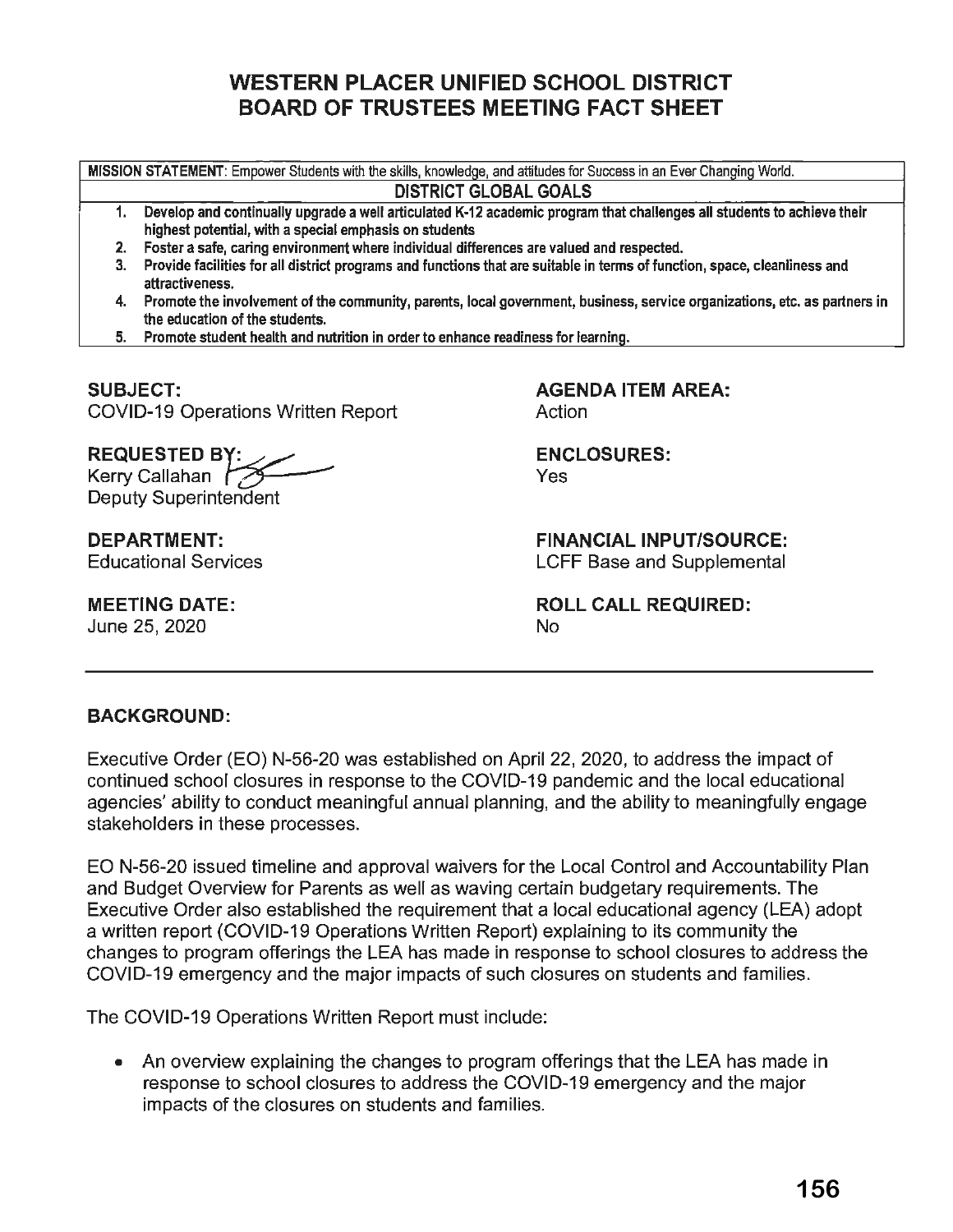# **WESTERN PLACER UNIFIED SCHOOL DISTRICT BOARD OF TRUSTEES MEETING FACT SHEET**

- A description of how the LEA is meeting the needs of its English learners, foster youth and low-income students.
- A description of the steps taken by the LEA to continue delivering high quality distance learning opportunities.
- A description of the steps taken by the LEA to provide school meals while maintaining social distancing practices.
- A description of the steps taken by the LEA to arrange for supervision of students during ordinary school hours.

The COVID-19 Operations Written Report must be adopted by the local governing board in conjunction with the adopted annual budget by July 1, 2020 and must be submitted to the county office of education in conjunction with the submission of the adopted annual budget.

Once adopted, the COVID-19 Operations Written Report must be posted on the homepage of the LEA's website.

#### **RECOMMENDATION:**

Administration recommends the Board adopt the COVID-19 Operations Written Report.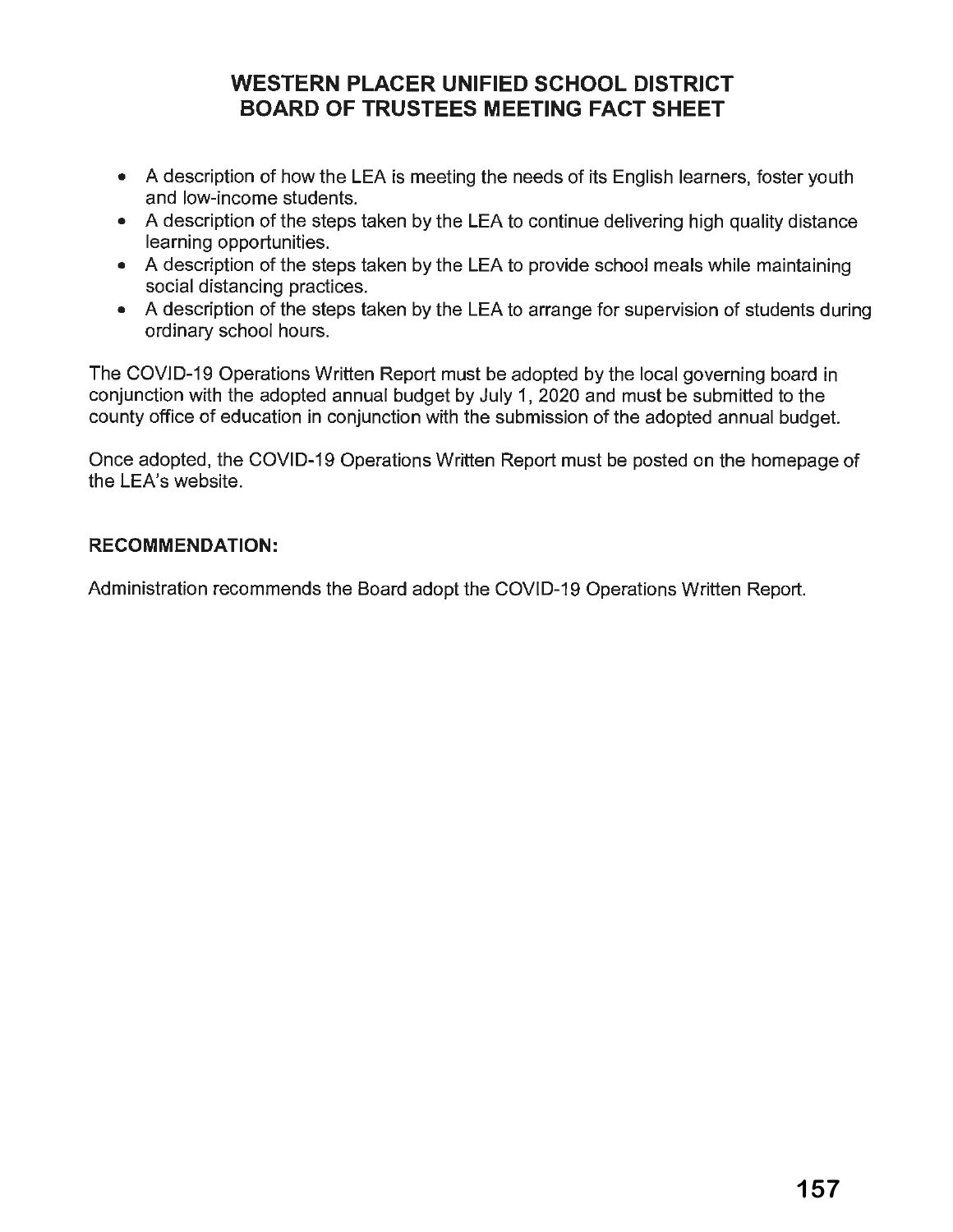|                                                                                                                                                                                                                                                      |                                | COVID-19 Operations Written Report for Western Placer Unified School District                                                                                                                                                                                                                                                                                                                                                                                                                                                                                                                                                                                                                                                                                                                                                                                                                                                                                                                                                                                                                                                                                                                                                                                                           |                  |
|------------------------------------------------------------------------------------------------------------------------------------------------------------------------------------------------------------------------------------------------------|--------------------------------|-----------------------------------------------------------------------------------------------------------------------------------------------------------------------------------------------------------------------------------------------------------------------------------------------------------------------------------------------------------------------------------------------------------------------------------------------------------------------------------------------------------------------------------------------------------------------------------------------------------------------------------------------------------------------------------------------------------------------------------------------------------------------------------------------------------------------------------------------------------------------------------------------------------------------------------------------------------------------------------------------------------------------------------------------------------------------------------------------------------------------------------------------------------------------------------------------------------------------------------------------------------------------------------------|------------------|
| Local Educational Agency (LEA)<br>Name                                                                                                                                                                                                               | Contact Name and Title         | Email and Phone                                                                                                                                                                                                                                                                                                                                                                                                                                                                                                                                                                                                                                                                                                                                                                                                                                                                                                                                                                                                                                                                                                                                                                                                                                                                         | Date of Adoption |
| Western Placer Unified School<br><b>District</b>                                                                                                                                                                                                     | Superintendent<br>Scott Leaman | sleaman@wpusd.org<br>916-645-6350                                                                                                                                                                                                                                                                                                                                                                                                                                                                                                                                                                                                                                                                                                                                                                                                                                                                                                                                                                                                                                                                                                                                                                                                                                                       | June 16, 2020    |
| Descriptions provided should include sufficient detail y<br>changes your LEA has put in place. LEAs are strongly                                                                                                                                     |                                | Provide an overview explaining the changes to program offerings that the LEA has made in response to school closures to address the<br>et be sufficiently succinct to promote a broader understanding of the<br>encouraged to provide descriptions that do not exceed 300 words.                                                                                                                                                                                                                                                                                                                                                                                                                                                                                                                                                                                                                                                                                                                                                                                                                                                                                                                                                                                                        |                  |
| COVID-19 emergency and the major impacts of the closure                                                                                                                                                                                              |                                | s on students and families.                                                                                                                                                                                                                                                                                                                                                                                                                                                                                                                                                                                                                                                                                                                                                                                                                                                                                                                                                                                                                                                                                                                                                                                                                                                             |                  |
| ensure students received services in accordance with their IEPs.<br>our commencement ceremonies to ensure they adhered to<br>were those needed to allow for learning to continue from a<br>community) to ensure adequate connectivity to participate |                                | although they did develop traditional work packets simultaneously to ensure students who live in rural areas, with little to no internet capacity,<br>Initially, we canceled co- and extracurricular activities in accordance with our county health official guidelines. We also made adjustments to<br>support distance learning through our online platforms. In addition, several families received hotspots or gift cards for data (donated by our<br>remotely or during weekly packet distribution. Our educational technology coordinator, with the help of a team of teacher leaders, provided<br>distance for all students. We distributed over 1600 Chromebooks to families to<br>platforms/tools (Schoology, Google Suite, Kami, Screencastify, etc.). Furthermore, our special education department worked diligently to<br>health guidelines. The only changes made to our academic program offerings<br>were also able to learn from a distance. Systems were developed that allowed teachers to provide timely feedback to students, whether<br>in online distance learning. Teachers shifted to primarily virtual instruction;<br>ongoing professional development for teachers to ensure they were able to provide distance learning utilizing various online learning |                  |
| Provide a description of how the LEA is meeting the needs                                                                                                                                                                                            |                                | of its English learners, foster youth and low-income students.                                                                                                                                                                                                                                                                                                                                                                                                                                                                                                                                                                                                                                                                                                                                                                                                                                                                                                                                                                                                                                                                                                                                                                                                                          |                  |
| families to purchase supplies out-of-pocket.                                                                                                                                                                                                         |                                | Rosetta Stone is a supplemental curriculum that accelerates English language acquisition. No learning activities were assigned that required<br>Regular online tutoring sessions were provided to high school English Learners. Newcomers continued to access Rosetta Stone online;                                                                                                                                                                                                                                                                                                                                                                                                                                                                                                                                                                                                                                                                                                                                                                                                                                                                                                                                                                                                     |                  |
|                                                                                                                                                                                                                                                      |                                | district's English Learner TOSA and Foster Youth liaison provided professional development and other support to teachers. This training and<br>support ensured students in need of additional support received the assistance needed in a virtual environment. District pacing guides are<br>in <b>M</b> e process of being revised to address distance learning and include options f<br>In addition to providing families with the necessary technology (Chromebooks, internet service) to participate in distance learning, our                                                                                                                                                                                                                                                                                                                                                                                                                                                                                                                                                                                                                                                                                                                                                      |                  |
|                                                                                                                                                                                                                                                      |                                |                                                                                                                                                                                                                                                                                                                                                                                                                                                                                                                                                                                                                                                                                                                                                                                                                                                                                                                                                                                                                                                                                                                                                                                                                                                                                         |                  |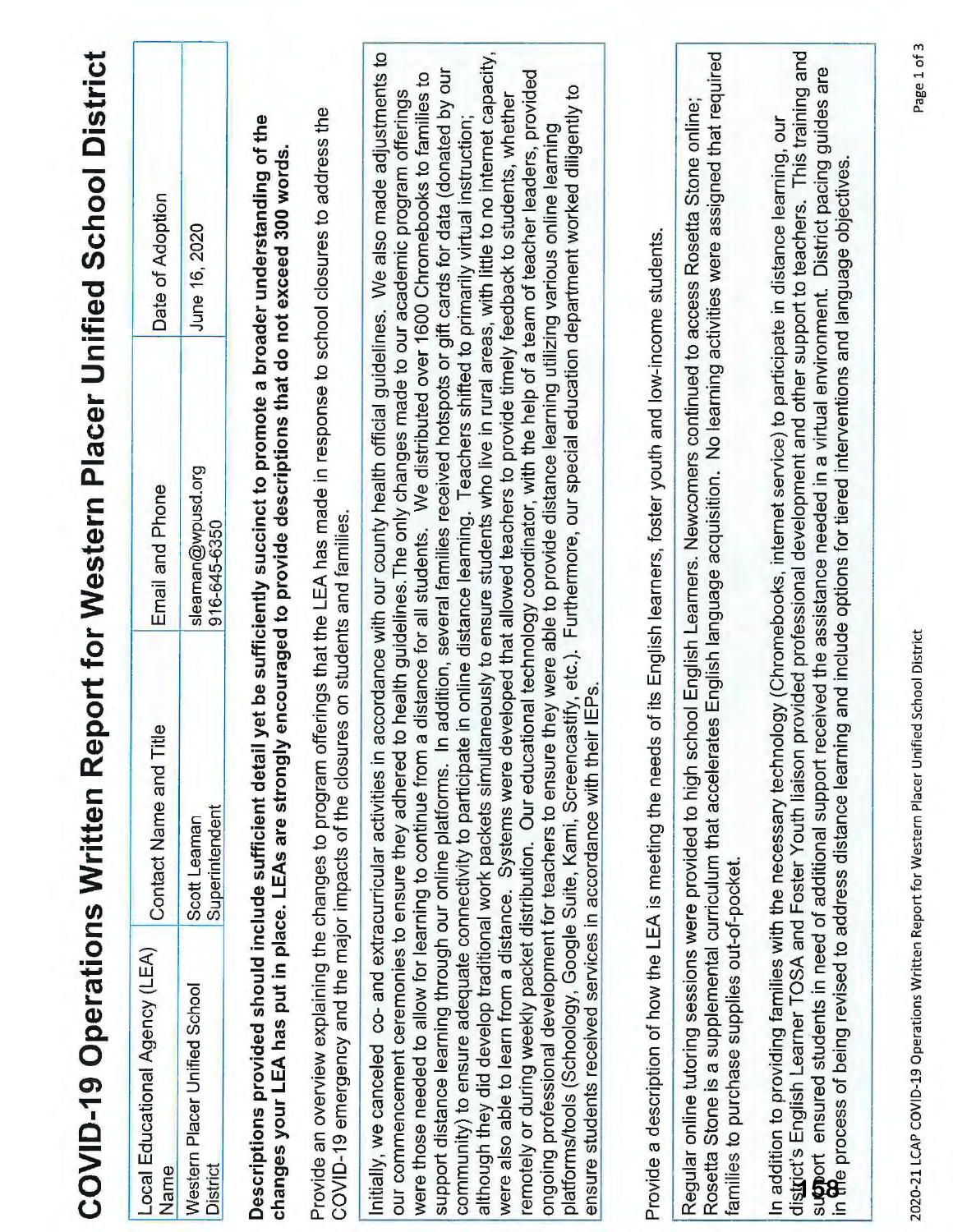| development of self-help videos for our distance learning platforms in both English and Spanish. All teachers were required to check-in with<br>coordinator provided technical support for teachers and parents, including the<br>all students regularly, and a tiered response was put in place to assist families who struggled to maintain contact with their children's<br>teachers. Additionally, Wellness Together provided virtual counseling support to students in crisis.<br>Our bilingual parent liaisons and Educational Technology | the LEA to continue delivering high-quality distance learning opportunities.<br>Provide a description of the steps that have been taken by | Technology Coordinator assembled a team of teachers ("Ed Tech Team"); the team consisted of volunteers who became our lead learners in<br>for ongoing, high-quality distance learning. The District surveyed parents to gather<br>online instruction (i.e. - ScreenCastify, Kami, etc.). We also formed three Distance Learning Task Forces (Elementary, Middle, and High) to<br>distance learning. This team piloted new online resources/strategies with students and subsequently guided colleagues who experimented<br>school year and will survey them again for more information as plans for the fall<br>distance learning. We purchased district licenses for products that strengthened<br>with the same resources/strategies. Teachers were provided ample opportunities to participate in a menu of professional development<br>WPUSD increased its 50% Educational Technology Coordinator position to 100% for the 2020-2021 school year. The Educational<br>progress. WPUSD is presently conducting a study to determine how to best move to a 1:1 technology model for students<br>develop long-term systems, procedures, and expectations<br>initial data regarding options for learning in the 2020-2021<br>offerings to boost their capacity and success in delivering | Provide a description of the steps that have been taken by the LEA to provide school meals while maintaining social distancing practices. | options including shelf stable items, menu selections that could be heated at home, and a variety of fresh fruit. We bagged our selections on<br>tor<br>of serving approximately 1400 meal bags per week! The bags contained meals<br>five days, including five breakfasts and five lunches to help support our WPUSD students. The meal bags were made up of kid-friendly<br>The WPUSD Food Service Department had the pleasure<br>Mondays and distributed the food on Tuesdays | The Food Service staff successfully maintained social distancing practices. The following measures helped to ensure the safety of the food<br>Several small teams with approximately 12 workers on each team. This helped with social distancing and minimized the number of<br>case. If one team was unable to work, we could still function with the other<br>potential contacts in the event of a positive COVID<br>service team and the public:<br>teams. | Operated a drive-through meal delivery system which allowed staff to place meal bags into vehicle trunks. This reduced contact with<br>areas, including meal delivery vans, between shifts.<br>Staggered shifts to ensure no contact between teams at start/end times.<br>Bagging areas set up so that workers were spaced at least 6ft apart.<br>All staff wore PPE, including gloves and masks during our shifts.<br>Daily reminders to maintain appropriate social distancing.<br>Cleaned and sanitized all surfaces and high touch<br>the general public.<br>159 | Page 2 of 3<br>2020-21 LCAP COVID-19 Operations Written Report for Western Placer Unified School District |
|-------------------------------------------------------------------------------------------------------------------------------------------------------------------------------------------------------------------------------------------------------------------------------------------------------------------------------------------------------------------------------------------------------------------------------------------------------------------------------------------------------------------------------------------------|--------------------------------------------------------------------------------------------------------------------------------------------|-----------------------------------------------------------------------------------------------------------------------------------------------------------------------------------------------------------------------------------------------------------------------------------------------------------------------------------------------------------------------------------------------------------------------------------------------------------------------------------------------------------------------------------------------------------------------------------------------------------------------------------------------------------------------------------------------------------------------------------------------------------------------------------------------------------------------------------------------------------------------------------------------------------------------------------------------------------------------------------------------------------------------------------------------------------------------------------------------------------------------------------------------------------------------------------------------------------------------------------------------------------------------------------------|-------------------------------------------------------------------------------------------------------------------------------------------|----------------------------------------------------------------------------------------------------------------------------------------------------------------------------------------------------------------------------------------------------------------------------------------------------------------------------------------------------------------------------------------------------------------------------------------------------------------------------------|---------------------------------------------------------------------------------------------------------------------------------------------------------------------------------------------------------------------------------------------------------------------------------------------------------------------------------------------------------------------------------------------------------------------------------------------------------------|----------------------------------------------------------------------------------------------------------------------------------------------------------------------------------------------------------------------------------------------------------------------------------------------------------------------------------------------------------------------------------------------------------------------------------------------------------------------------------------------------------------------------------------------------------------------|-----------------------------------------------------------------------------------------------------------|

m